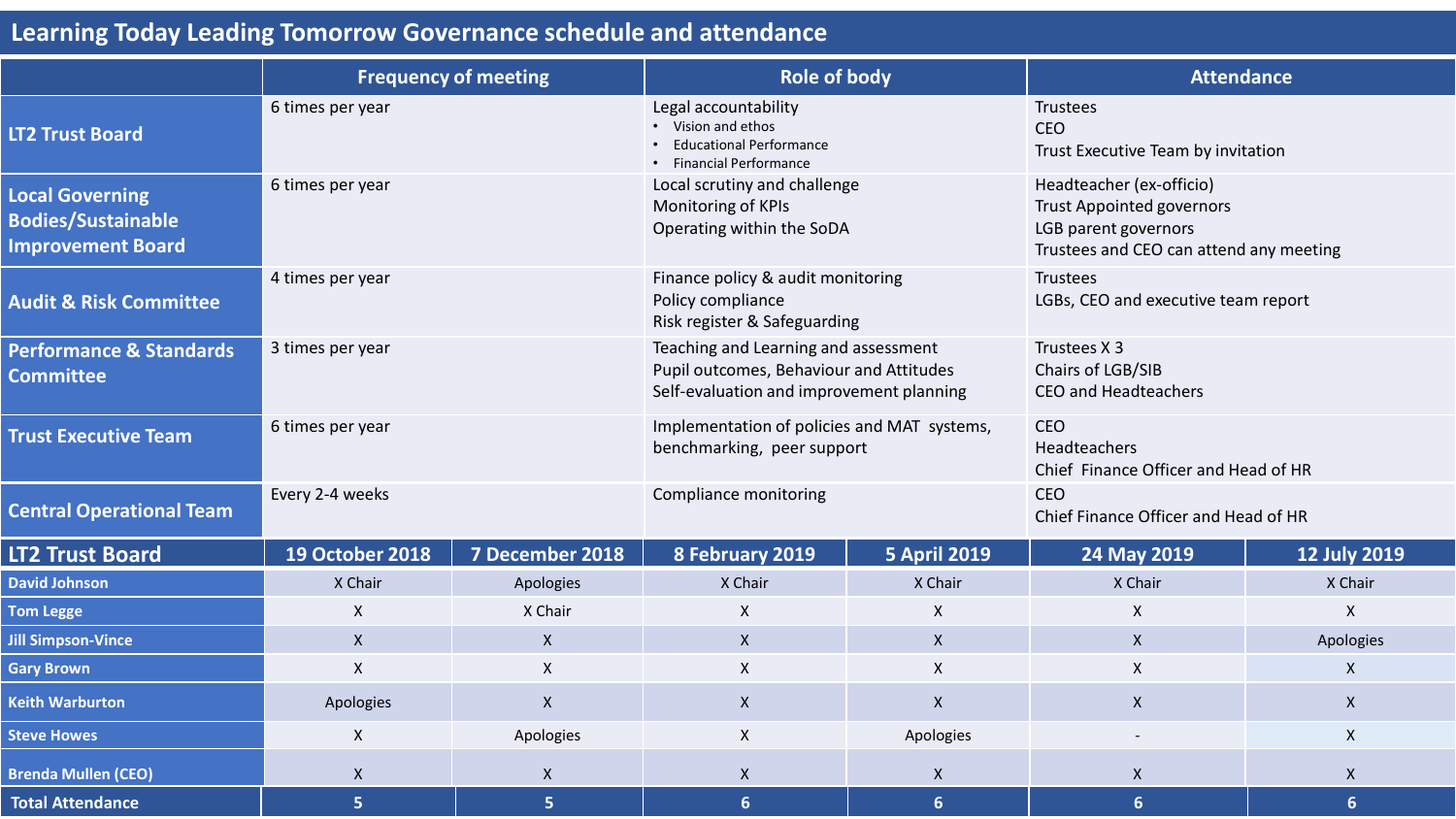| <b>LT2 Audit Committee</b> | 23 November 2019 | 8 February 2019 | 10 May 2019 | 5 July 2019 |
|----------------------------|------------------|-----------------|-------------|-------------|
| <b>Gary Brown</b>          | X Chair          | X Chair         | X Chair     | X Chair     |
| <b>Tom Legge</b>           |                  |                 |             | $\Lambda$   |
| Jill Simpson-Vince         | $\mathbf{v}$     |                 | ⋏           | Apologies   |
| <b>Brenda Mullen (CEO)</b> | л.               |                 |             | X           |
| <b>Total Attendance</b>    |                  |                 |             |             |